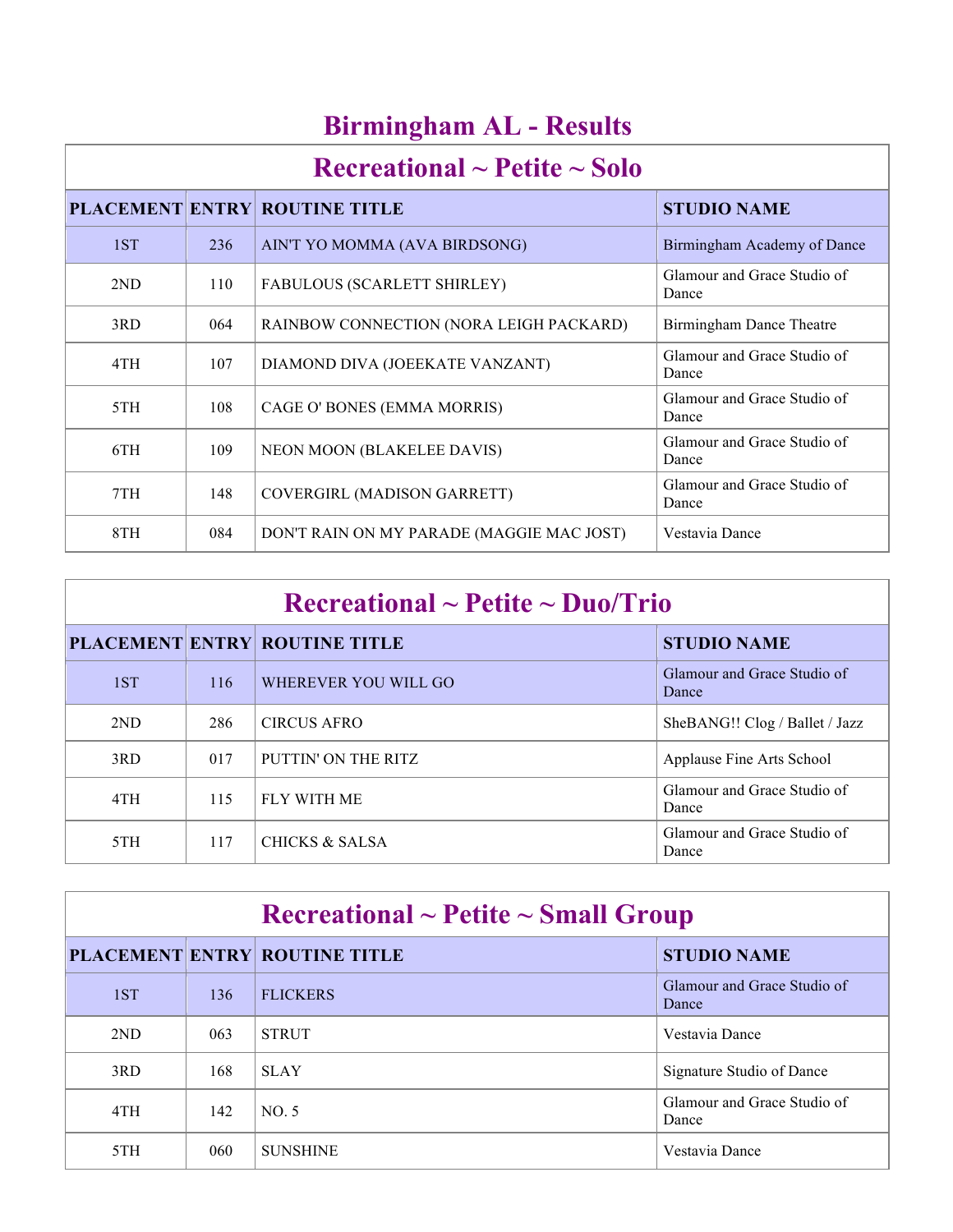| 6TH |  | SING SING SING | Signature Studio of Dance |
|-----|--|----------------|---------------------------|
|-----|--|----------------|---------------------------|

| $\rm Recreational \sim Peitite \sim Large \,\, Group$ |     |                                      |                           |
|-------------------------------------------------------|-----|--------------------------------------|---------------------------|
|                                                       |     | <b>PLACEMENT ENTRY ROUTINE TITLE</b> | <b>STUDIO NAME</b>        |
| 1ST                                                   | 005 | <b>LOVE SHACK</b>                    | Applause Fine Arts School |

| $\rm Recreational \sim Junior \sim Solo$ |     |                                              |                                      |
|------------------------------------------|-----|----------------------------------------------|--------------------------------------|
|                                          |     | <b>PLACEMENT ENTRY ROUTINE TITLE</b>         | <b>STUDIO NAME</b>                   |
| 1ST                                      | 212 | CRYIN' (SOPHIA SHAW)                         | Birmingham Academy of Dance          |
| 2ND                                      | 141 | RETALIATION (OLIVIA CARLSON)                 | Glamour and Grace Studio of<br>Dance |
| 3RD                                      | 009 | COPYCAT (SOPHIE BELL)                        | Alicia's All-Stars                   |
| 3RD                                      | 221 | LITTLE VOICE (EMMA CLAIRE WOMACK)            | Birmingham Academy of Dance          |
| 4TH                                      | 133 | BLACK & GOLD (CULLEN WRIGHT)                 | Glamour and Grace Studio of<br>Dance |
| 5TH                                      | 008 | SOMEWHERE ONLY WE KNOW (BLAKELY<br>LANKFORD) | Alicia's All-Stars                   |
| 6TH                                      | 220 | DO ANYTHING (BURKE ELLE)                     | Birmingham Academy of Dance          |
| 7TH                                      | 138 | HUMAN (BRYNLEE BROWN)                        | Glamour and Grace Studio of<br>Dance |
| 8TH                                      | 137 | <b>QUEEN BEE (MARY CHARLES OWENS)</b>        | Glamour and Grace Studio of<br>Dance |
| 9TH                                      | 007 | LOOK UP CHILD (LAURYNN GLEASON)              | Alicia's All-Stars                   |
| 10TH                                     | 314 | DREAM (EMILYGWYN MCWHORTER)                  | <b>Rising Starz Performing Arts</b>  |
| 11TH                                     | 004 | IT'LL GET BETTER (GRETCHEN UNDERWOOD)        | Alicia's All-Stars                   |
| 12TH                                     | 132 | NEVER ENOUGH (JAIDEN BURTON)                 | Glamour and Grace Studio of<br>Dance |
| 13TH                                     | 279 | A MILLION DREAMS (REESE PUGH)                | SheBANG!! Clog / Ballet / Jazz       |

| $\rm Recreational \sim J$ unior ~ Duo/Trio |     |                                      |                                      |  |
|--------------------------------------------|-----|--------------------------------------|--------------------------------------|--|
|                                            |     | <b>PLACEMENT ENTRY ROUTINE TITLE</b> | <b>STUDIO NAME</b>                   |  |
| 1ST                                        | 112 | <b>GEOMETRIC</b>                     | Glamour and Grace Studio of<br>Dance |  |
| 2ND                                        | 321 | <b>EAST</b>                          | <b>Rising Starz Performing Arts</b>  |  |
| 3RD                                        | 241 | DEE AND DUM TAKE THE STAGE           | SheBANG!! Clog / Ballet / Jazz       |  |
| 4TH                                        | 270 | <b>BOBBLEHEAD</b>                    | SheBANG!! Clog / Ballet / Jazz       |  |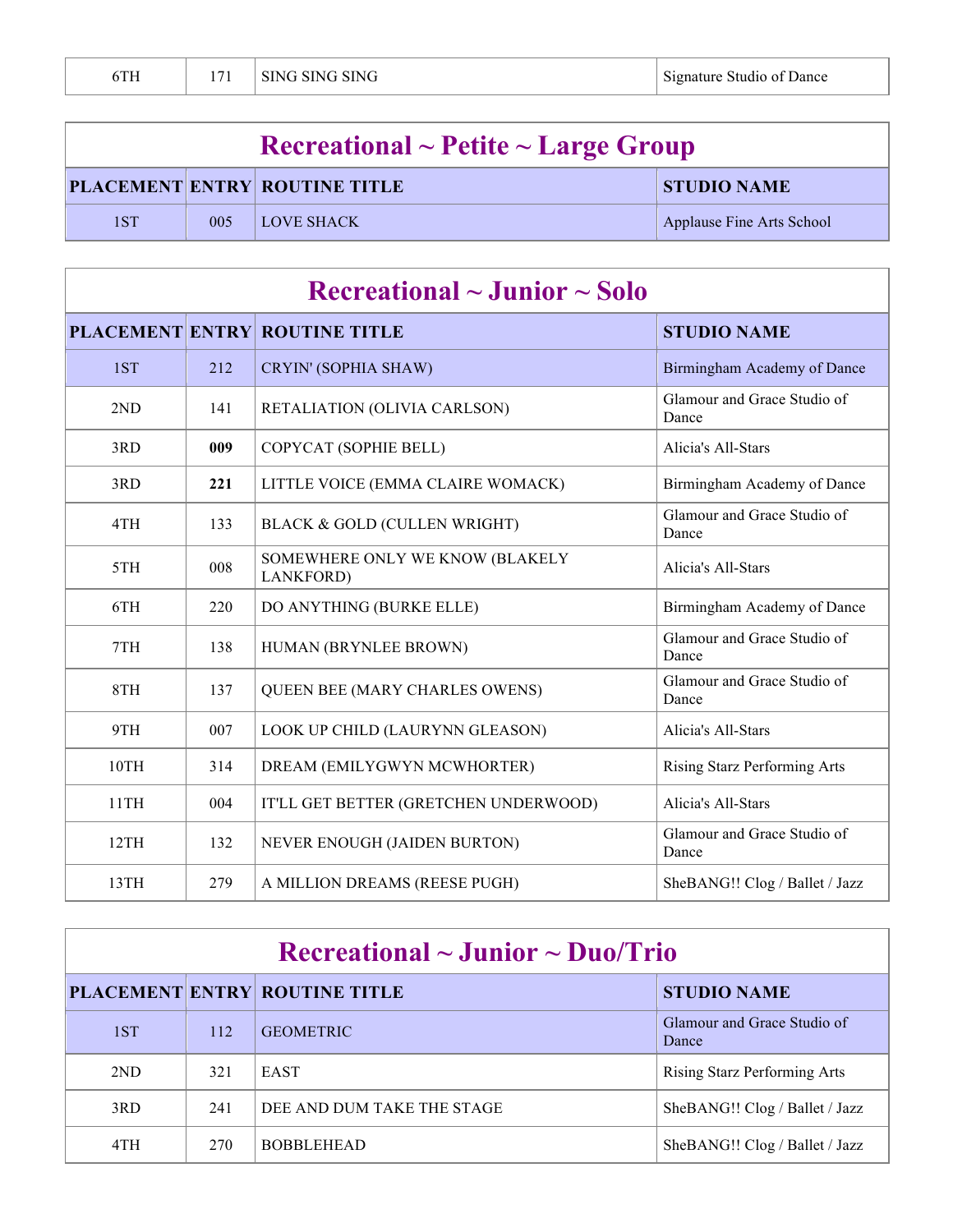| 5TH | 275 | <b>CHARLIE'S ANGELS</b> | SheBANG!! Clog / Ballet / Jazz       |
|-----|-----|-------------------------|--------------------------------------|
| 6TH | 243 | <b>MOUSE TRAP</b>       | SheBANG!! Clog / Ballet / Jazz       |
| 7TH | 153 | PAINT JOB REMIX         | Glamour and Grace Studio of<br>Dance |

| $\rm Recreational \sim Junior \sim Small~Group$ |     |                                      |                                      |
|-------------------------------------------------|-----|--------------------------------------|--------------------------------------|
|                                                 |     | <b>PLACEMENT ENTRY ROUTINE TITLE</b> | <b>STUDIO NAME</b>                   |
| 1ST                                             | 058 | <b>PYT</b>                           | Vestavia Dance                       |
| 2ND                                             | 066 | <b>YESTERDAY</b>                     | Vestavia Dance                       |
| 3RD                                             | 149 | <b>UNWORTHY</b>                      | Glamour and Grace Studio of<br>Dance |
| 4TH                                             | 103 | <b>GLAMOUR OF OZ</b>                 | Glamour and Grace Studio of<br>Dance |
| 5TH                                             | 179 | <b>STAND OUT</b>                     | Signature Studio of Dance            |
| 6TH                                             | 341 | WHEN I LOOK AT YOU                   | Rising Starz Performing Arts         |
| 7TH                                             | 097 | <b>TENS</b>                          | Glamour and Grace Studio of<br>Dance |
| 8TH                                             | 246 | <b>JAMES BOND</b>                    | SheBANG!! Clog / Ballet / Jazz       |
| 9TH                                             | 260 | THE GHOST                            | SheBANG!! Clog / Ballet / Jazz       |
| 10TH                                            | 187 | <b>SOLD</b>                          | Signature Studio of Dance            |
| 11TH                                            | 025 | ALWAYS FIND A WAY BACK HOME          | Applause Fine Arts School            |
| 12TH                                            | 206 | <b>WASH AND SET</b>                  | Magic City Dance Studios             |
| 13TH                                            | 251 | <b>BLACK MAGIC</b>                   | SheBANG!! Clog / Ballet / Jazz       |
| 14TH                                            | 054 | WAKA WAKA                            | Applause Fine Arts School            |

| Recreational $\sim$ Junior $\sim$ Large Group |     |                                      |                                      |  |
|-----------------------------------------------|-----|--------------------------------------|--------------------------------------|--|
|                                               |     | <b>PLACEMENT ENTRY ROUTINE TITLE</b> | <b>STUDIO NAME</b>                   |  |
| 1ST                                           | 157 | <b>ROGER THAT</b>                    | Glamour and Grace Studio of<br>Dance |  |
| 2ND                                           | 155 | <b>FEATHERY</b>                      | Glamour and Grace Studio of<br>Dance |  |
| 3RD                                           | 055 | <b>CONGA</b>                         | Applause Fine Arts School            |  |
| 4TH                                           | 182 | TAKE IT TO DA HOUSE                  | The Pointe Dance Arts                |  |
| 5TH                                           | 191 | PARTY GO BOOM                        | The Pointe Dance Arts                |  |
| 6TH                                           | 128 | I'M FABULOUS                         | Amy's School of Dance                |  |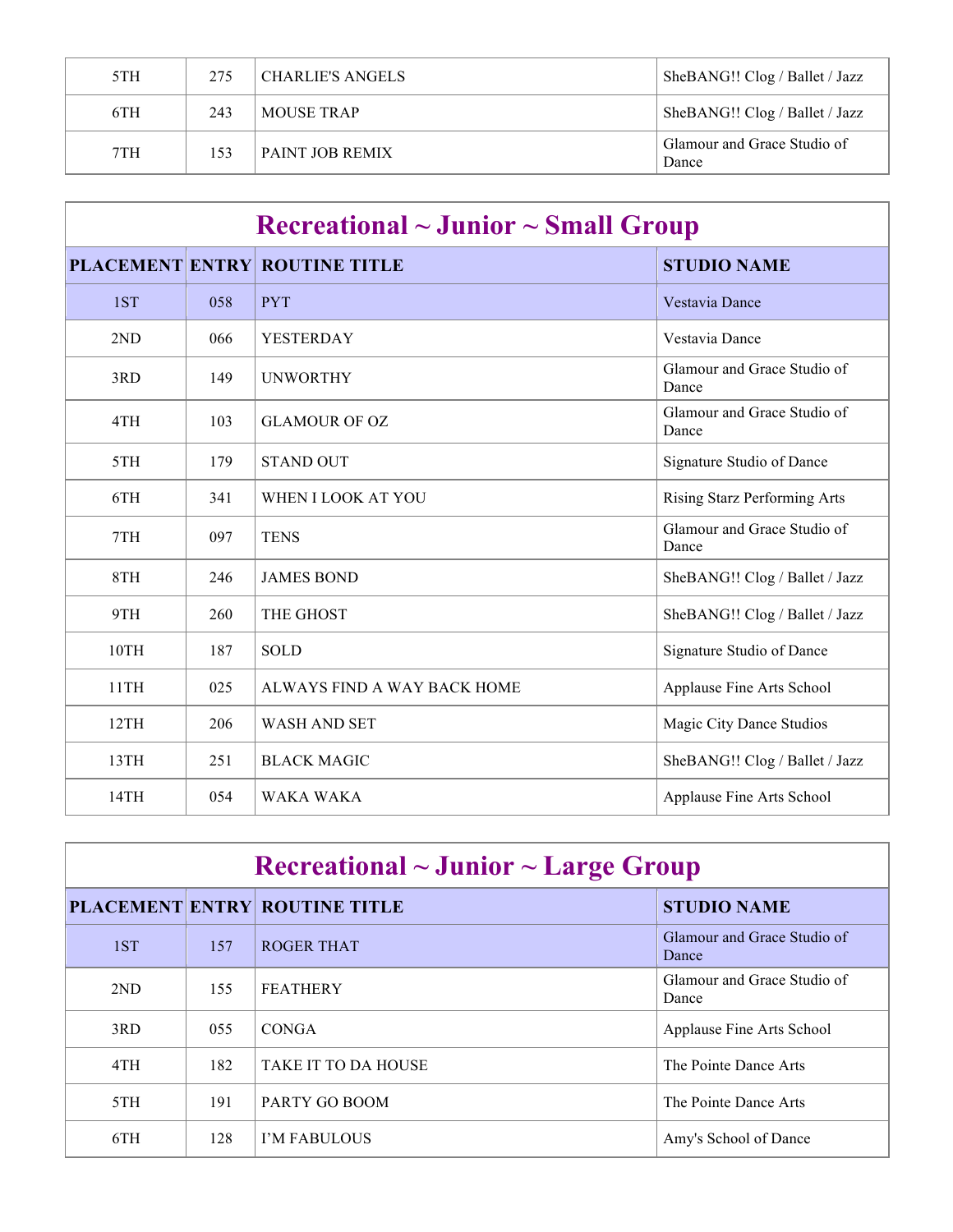| 7TH | 101 | DIVA DAY SPA | <sup>1</sup> Glamour and Grace Studio of<br>Dance |
|-----|-----|--------------|---------------------------------------------------|
|-----|-----|--------------|---------------------------------------------------|

| $\Gamma$ Recreational ~ Junior ~ Line |     |                                      |                    |  |
|---------------------------------------|-----|--------------------------------------|--------------------|--|
|                                       |     | <b>PLACEMENT ENTRY ROUTINE TITLE</b> | <b>STUDIO NAME</b> |  |
| 1ST                                   | 094 | MISSY                                | l Vestavia Dance   |  |

| $\Gamma$ Recreational $\sim$ Junior $\sim$ Production |     |                                 |                                      |
|-------------------------------------------------------|-----|---------------------------------|--------------------------------------|
|                                                       |     | PLACEMENT ENTRY ROUTINE TITLE   | <b>STUDIO NAME</b>                   |
| 1ST                                                   | 164 | $\mid$ SCOOBY DOO: MYSTERY INC. | Glamour and Grace Studio of<br>Dance |

| $\rm Recreational \sim Teen \sim Solo$ |     |                                      |                                      |
|----------------------------------------|-----|--------------------------------------|--------------------------------------|
|                                        |     | <b>PLACEMENT ENTRY ROUTINE TITLE</b> | <b>STUDIO NAME</b>                   |
| 1ST                                    | 010 | THE ROSE (LEIGHA LOWE)               | Alicia's All-Stars                   |
| 2ND                                    | 124 | LITTLE GIRL (ABBIE MATSON)           | Glamour and Grace Studio of<br>Dance |
| 3RD                                    | 104 | HEY, MA (GIOVANNA GUERRERO)          | Glamour and Grace Studio of<br>Dance |
| 4TH                                    | 122 | FIERCE (CHLOE EVANS)                 | Amy's School of Dance                |
| 5TH                                    | 125 | WISH YOU WERE HERE (CAYLEAH VICK)    | Glamour and Grace Studio of<br>Dance |
| 6TH                                    | 121 | WERK (LE'TEDRA AMOS)                 | Amy's School of Dance                |
| 7TH                                    | 016 | ON THE FLOOR (AUDREY ESPOSITO)       | Alicia's All-Stars                   |
| 8TH                                    | 223 | <b>BRUISES (ABBIE KORA)</b>          | Joy's Dance Company                  |
| 9TH                                    | 011 | WINTER BIRD (AUBREY HARROLD)         | Alicia's All-Stars                   |
| 10TH                                   | 015 | IN A CROWN (BRYLIE LANKFORD)         | Alicia's All-Stars                   |

| $\rm Recreational \sim Teen \sim Duo/Trio$ |     |                                      |                                      |  |
|--------------------------------------------|-----|--------------------------------------|--------------------------------------|--|
|                                            |     | <b>PLACEMENT ENTRY ROUTINE TITLE</b> | <b>STUDIO NAME</b>                   |  |
| 1ST                                        | 120 | THE WAY I DO                         | Glamour and Grace Studio of<br>Dance |  |
| 2ND                                        | 224 | <b>RESCUE</b>                        | Joy's Dance Company                  |  |
| 3RD                                        | 118 | <b>STUCK</b>                         | Glamour and Grace Studio of<br>Dance |  |
| 4TH                                        | 130 | <b>MY BEST FRIEND</b>                | Amy's School of Dance                |  |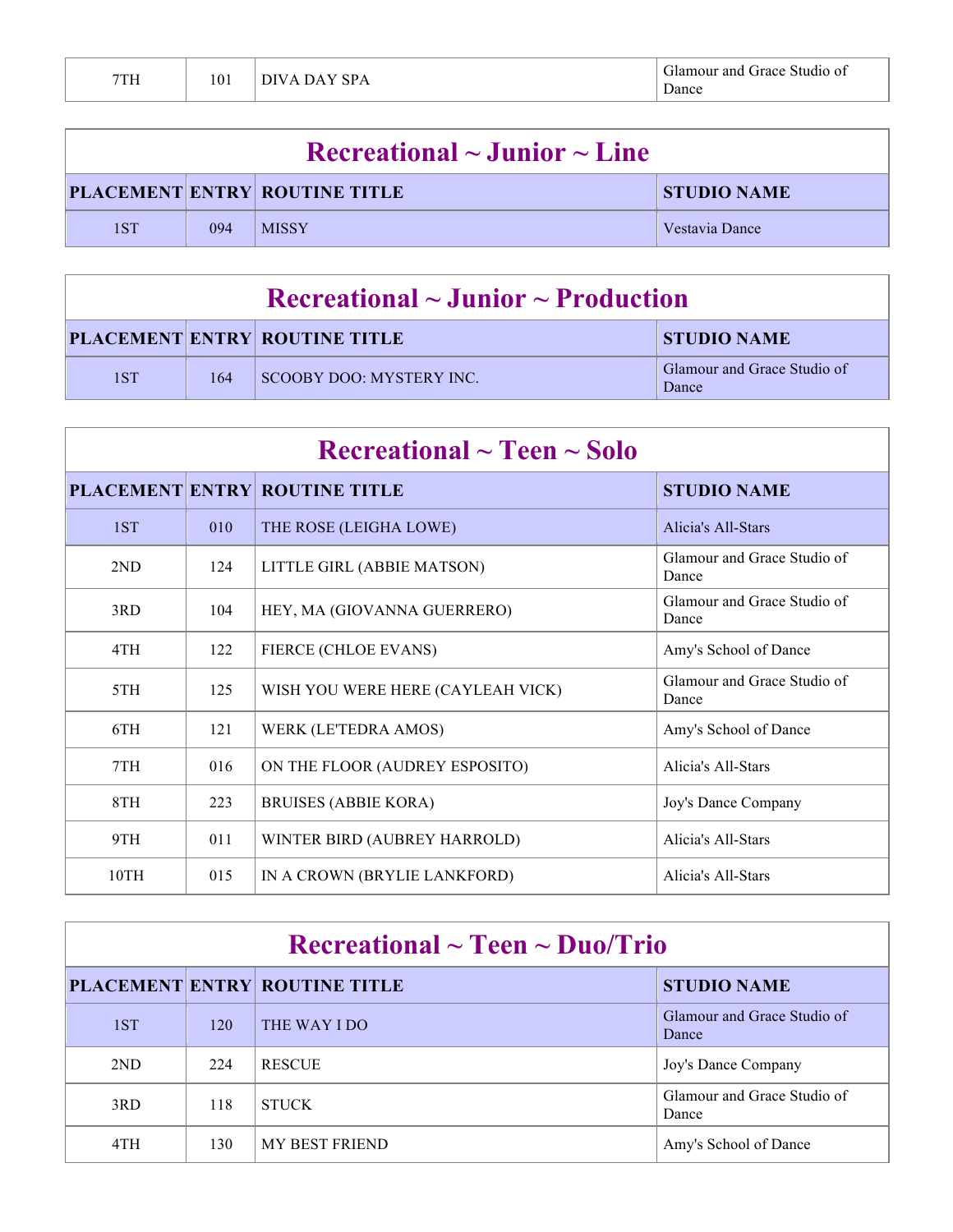| $\rm Recreational \sim Teen \sim Small~Group$ |     |                                      |                                      |
|-----------------------------------------------|-----|--------------------------------------|--------------------------------------|
|                                               |     | <b>PLACEMENT ENTRY ROUTINE TITLE</b> | <b>STUDIO NAME</b>                   |
| 1ST                                           | 074 | <b>JUST MY SIZE</b>                  | Vestavia Dance                       |
| 2ND                                           | 085 | WHAT ABOUT US                        | Vestavia Dance                       |
| 3RD                                           | 102 | <b>SEPTEMBER</b>                     | Amy's School of Dance                |
| 4TH                                           | 143 | <b>HIDE &amp; SEEK</b>               | Glamour and Grace Studio of<br>Dance |
| 5TH                                           | 139 | <b>LOOK AT ME</b>                    | Glamour and Grace Studio of<br>Dance |
| 6TH                                           | 264 | <b>DON'T SPEAK</b>                   | SheBANG!! Clog / Ballet / Jazz       |
| 7TH                                           | 151 | <b>LANDSLIDE</b>                     | Glamour and Grace Studio of<br>Dance |
| 8TH                                           | 158 | <b>EASE ON DOWN THE ROAD</b>         | Amy's School of Dance                |
| 9TH                                           | 144 | <b>WRITTEN IN THE STARS</b>          | Amy's School of Dance                |
| 10TH                                          | 160 | <b>MONEY</b>                         | Glamour and Grace Studio of<br>Dance |

| $\rm Recreational \sim Teen \sim Large\ Group$ |     |                                      |                                      |
|------------------------------------------------|-----|--------------------------------------|--------------------------------------|
|                                                |     | <b>PLACEMENT ENTRY ROUTINE TITLE</b> | <b>STUDIO NAME</b>                   |
| 1ST                                            | 267 | ALICE'S TALKING CARDS                | SheBANG!! Clog / Ballet / Jazz       |
| 2ND                                            | 150 | YOU CAN'T STOP THE BEAT              | Amy's School of Dance                |
| 3RD                                            | 113 | <b>TAKE CARE</b>                     | Glamour and Grace Studio of<br>Dance |

| $\rm Recreational \sim Teen \sim Production$ |     |                                      |                       |
|----------------------------------------------|-----|--------------------------------------|-----------------------|
|                                              |     | <b>PLACEMENT ENTRY ROUTINE TITLE</b> | <b>STUDIO NAME</b>    |
| 1ST                                          | 163 | ADVENTURES IN NURSERY RHYME LAND     | Amy's School of Dance |

| $\rm Recreational \sim Senior \sim Solo$ |     |                                      |                                |
|------------------------------------------|-----|--------------------------------------|--------------------------------|
|                                          |     | <b>PLACEMENT ENTRY ROUTINE TITLE</b> | <b>STUDIO NAME</b>             |
| 1ST                                      | 309 | STAND UP (GAIA MOORE)                | Tonya Speed's Dance Connection |
| 2ND                                      | 304 | THE CHAIN (ASHLYN JENNINGS)          | Tonya Speed's Dance Connection |
| 3RD                                      | 308 | <b>FALLING (SELENA KNIGHTON)</b>     | Tonya Speed's Dance Connection |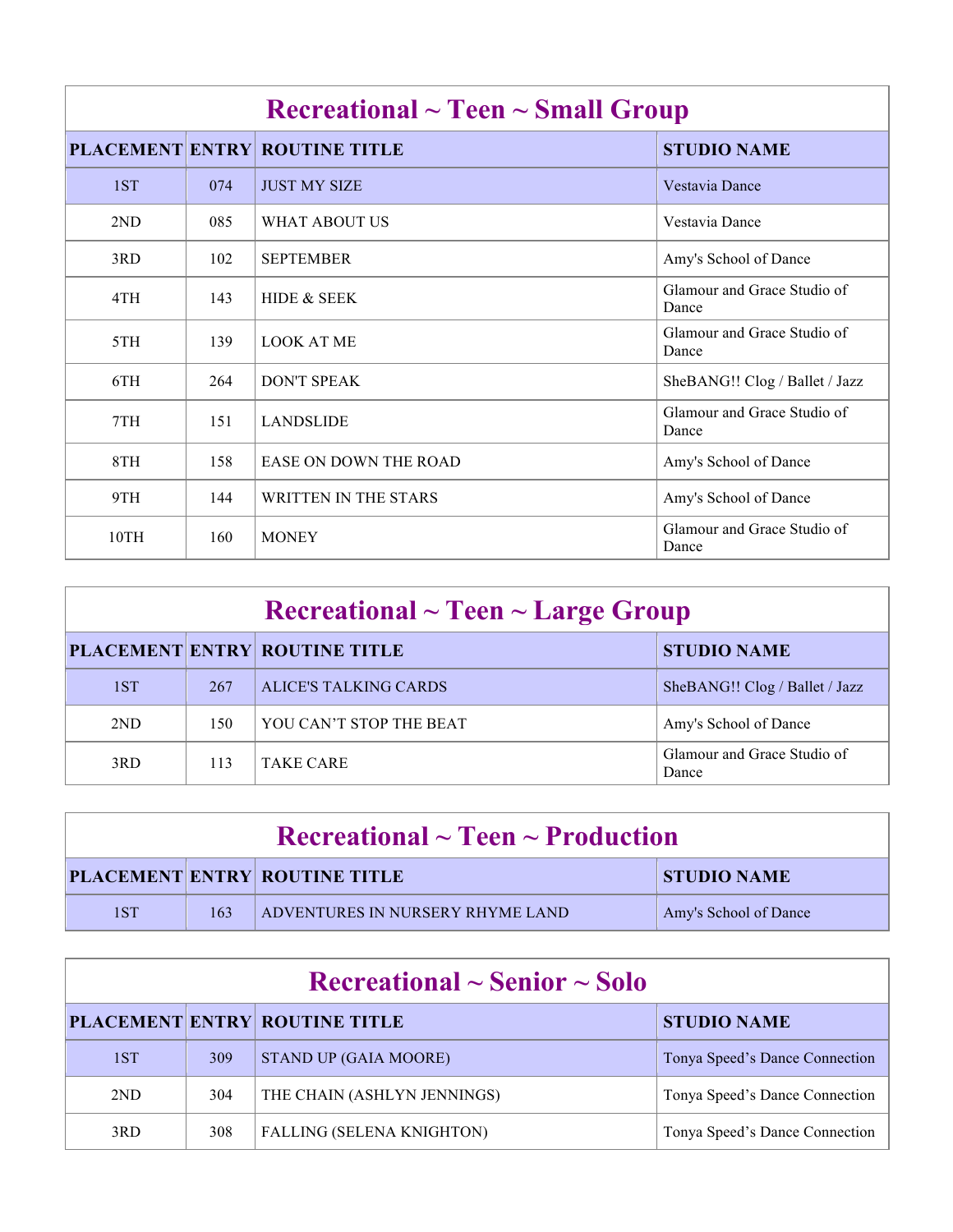| 4TH | 292 | <b>WONDERING (AMY TRELOAR)</b>          | Tonya Speed's Dance Connection |
|-----|-----|-----------------------------------------|--------------------------------|
| 5TH | 307 | <b>RUN (ALLIE BERG)</b>                 | Tonya Speed's Dance Connection |
| 6TH | 203 | <b>SWAY (EMMA DUDLEY)</b>               | Joy's Dance Company            |
| 7TH | 265 | POOR UNFORTUNATE SOULS (LORRAINE BAKER) | Calera Dance Academy           |
| 8TH | 325 | <b>COOL PEOPLE (CARSYN JONES)</b>       | Tonya Speed's Dance Connection |
| 9TH | 306 | LOVED BY YOU (KYNLEE BARNES)            | Tonya Speed's Dance Connection |

| $\rm Recreational \sim Senior \sim Duo/Trio$ |            |                                      |                                |  |
|----------------------------------------------|------------|--------------------------------------|--------------------------------|--|
|                                              |            | <b>PLACEMENT ENTRY ROUTINE TITLE</b> | <b>STUDIO NAME</b>             |  |
| 1ST                                          | <b>290</b> | MY POWER                             | Tonya Speed's Dance Connection |  |
| 2ND                                          | 337        | <b>POSTCARD</b>                      | Tonya Speed's Dance Connection |  |

| $\rm Recreational \sim Senior \sim Small\,\, Group$ |     |                                      |                                |
|-----------------------------------------------------|-----|--------------------------------------|--------------------------------|
|                                                     |     | <b>PLACEMENT ENTRY ROUTINE TITLE</b> | <b>STUDIO NAME</b>             |
| 1ST                                                 | 370 | DON'T CALL ME UP                     | Tonya Speed's Dance Connection |
| 2ND                                                 | 357 | SOCIALLY ANXIOUS                     | Tonya Speed's Dance Connection |
| 3RD                                                 | 361 | <b>FROM DARKNESS TO LIGHT</b>        | Tonya Speed's Dance Connection |
| 4TH                                                 | 146 | <b>FAREWELL TO A HERO</b>            | Amy's School of Dance          |
| 5TH                                                 | 283 | <b>ROCK OF AGES</b>                  | SheBANG!! Clog / Ballet / Jazz |

| $\textbf{Recretional} \sim \textbf{Senior} \sim \textbf{Large Group}$ |     |                                      |                       |  |
|-----------------------------------------------------------------------|-----|--------------------------------------|-----------------------|--|
|                                                                       |     | <b>PLACEMENT ENTRY ROUTINE TITLE</b> | <b>STUDIO NAME</b>    |  |
| 1ST                                                                   | 156 | WORKIN' 9 TO 5                       | Amy's School of Dance |  |
| 2ND                                                                   | 208 | OH HOLY NIGHT                        | Joy's Dance Company   |  |
| 3RD                                                                   | 229 | CHURCH CLAP                          | Joy's Dance Company   |  |

## **Recreational ~ Senior ~ Line PLACEMENT ENTRY ROUTINE TITLE STUDIO NAME**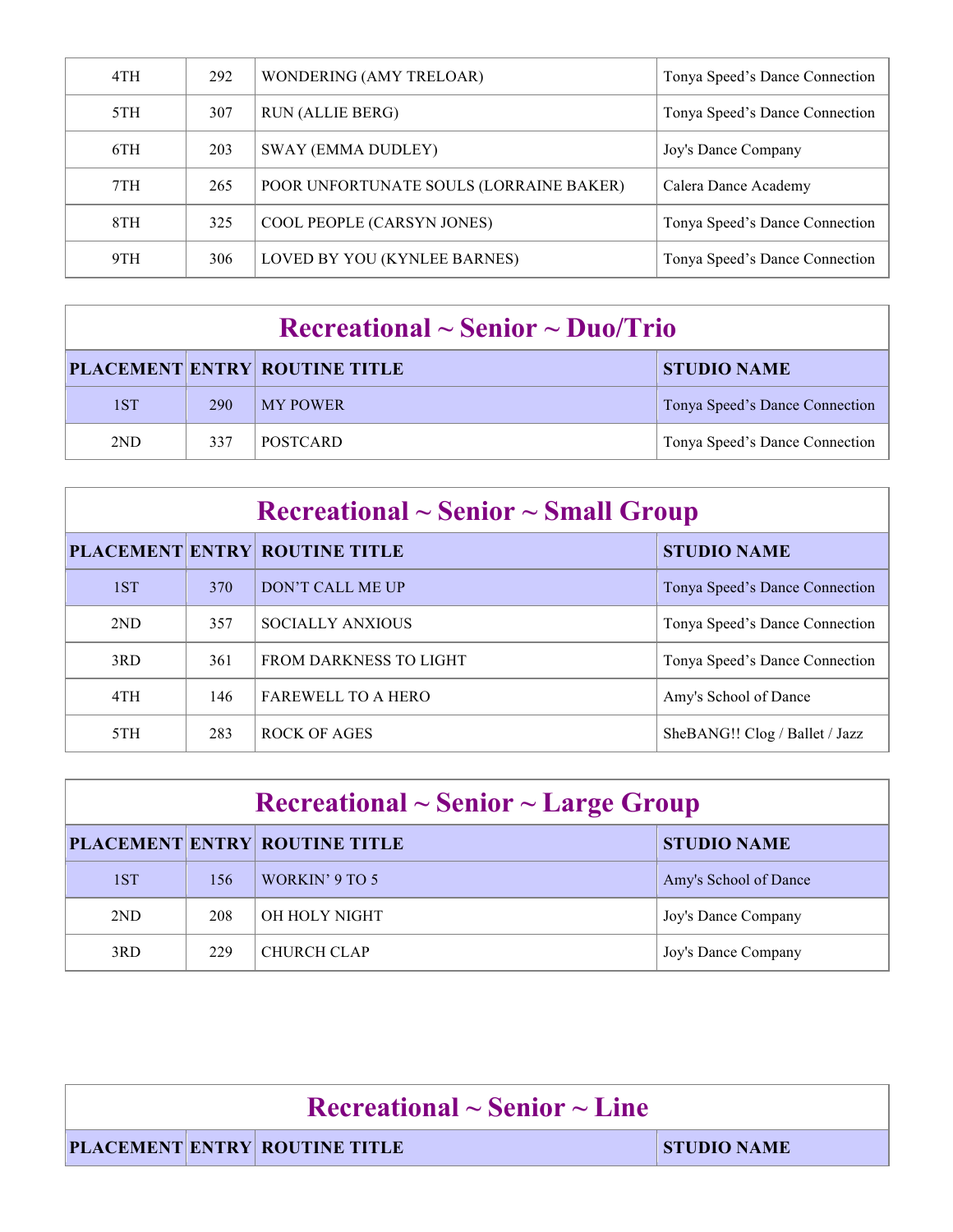|  |  | 378   I LIVED ( SENIORS TRIBUTE) | Tonya Speed's Dance Connection |
|--|--|----------------------------------|--------------------------------|
|--|--|----------------------------------|--------------------------------|

| Intermediate $\sim$ Petite $\sim$ Solo |      |                                      |                    |  |
|----------------------------------------|------|--------------------------------------|--------------------|--|
|                                        |      | <b>PLACEMENT ENTRY ROUTINE TITLE</b> | <b>STUDIO NAME</b> |  |
| 1ST                                    | 255A | <b>YES I CAN (ANNIE CARDWELL)</b>    | The Dance Centre   |  |
| 2ND                                    | 244  | DREAM (LOUISE COLE)                  | The Dance Centre   |  |

| Intermediate $\sim$ Junior $\sim$ Solo |     |                                      |                                     |
|----------------------------------------|-----|--------------------------------------|-------------------------------------|
|                                        |     | <b>PLACEMENT ENTRY ROUTINE TITLE</b> | <b>STUDIO NAME</b>                  |
| 1ST                                    | 077 | BIG TIME (KAILEIGH GRACE WHITT)      | Birmingham Dance Theatre            |
| 2ND                                    | 254 | THE ESCAPE (OAKLEY MAY)              | The Dance Centre                    |
| 3RD                                    | 322 | FIGHT SONG (SAVANNAH ROWAN)          | <b>Rising Starz Performing Arts</b> |
| 4TH                                    | 072 | <b>BLACK CAR (EVIE DIKIS)</b>        | Birmingham Dance Theatre            |
| 5TH                                    | 070 | I WILL BE THERE (CIARA MARTIN)       | Beverly's Dance Gardendale          |
| 6TH                                    | 214 | SOLO (JALIYAH AMOS)                  | Magic City Dance Studios            |

| Intermediate $\sim$ Junior $\sim$ Duo/Trio |     |                                      |                    |  |
|--------------------------------------------|-----|--------------------------------------|--------------------|--|
|                                            |     | <b>PLACEMENT ENTRY ROUTINE TITLE</b> | <b>STUDIO NAME</b> |  |
| 1ST                                        | 023 | <b>STAND BY YOU</b>                  | Alicia's All-Stars |  |

| Intermediate $\sim$ Junior $\sim$ Small Group |     |                                      |                                     |  |
|-----------------------------------------------|-----|--------------------------------------|-------------------------------------|--|
|                                               |     | <b>PLACEMENT ENTRY ROUTINE TITLE</b> | <b>STUDIO NAME</b>                  |  |
| 1ST                                           | 360 | <b>VENUS</b>                         | <b>Rising Starz Performing Arts</b> |  |
| 2ND                                           | 079 | PRINCE ALI                           | Vestavia Dance                      |  |
| 3RD                                           | 050 | WEST COAST PARTY                     | Applause Fine Arts School           |  |

| Intermediate $\sim$ Junior $\sim$ Large Group |  |                                      |                    |
|-----------------------------------------------|--|--------------------------------------|--------------------|
|                                               |  | <b>PLACEMENT ENTRY ROUTINE TITLE</b> | <b>STUDIO NAME</b> |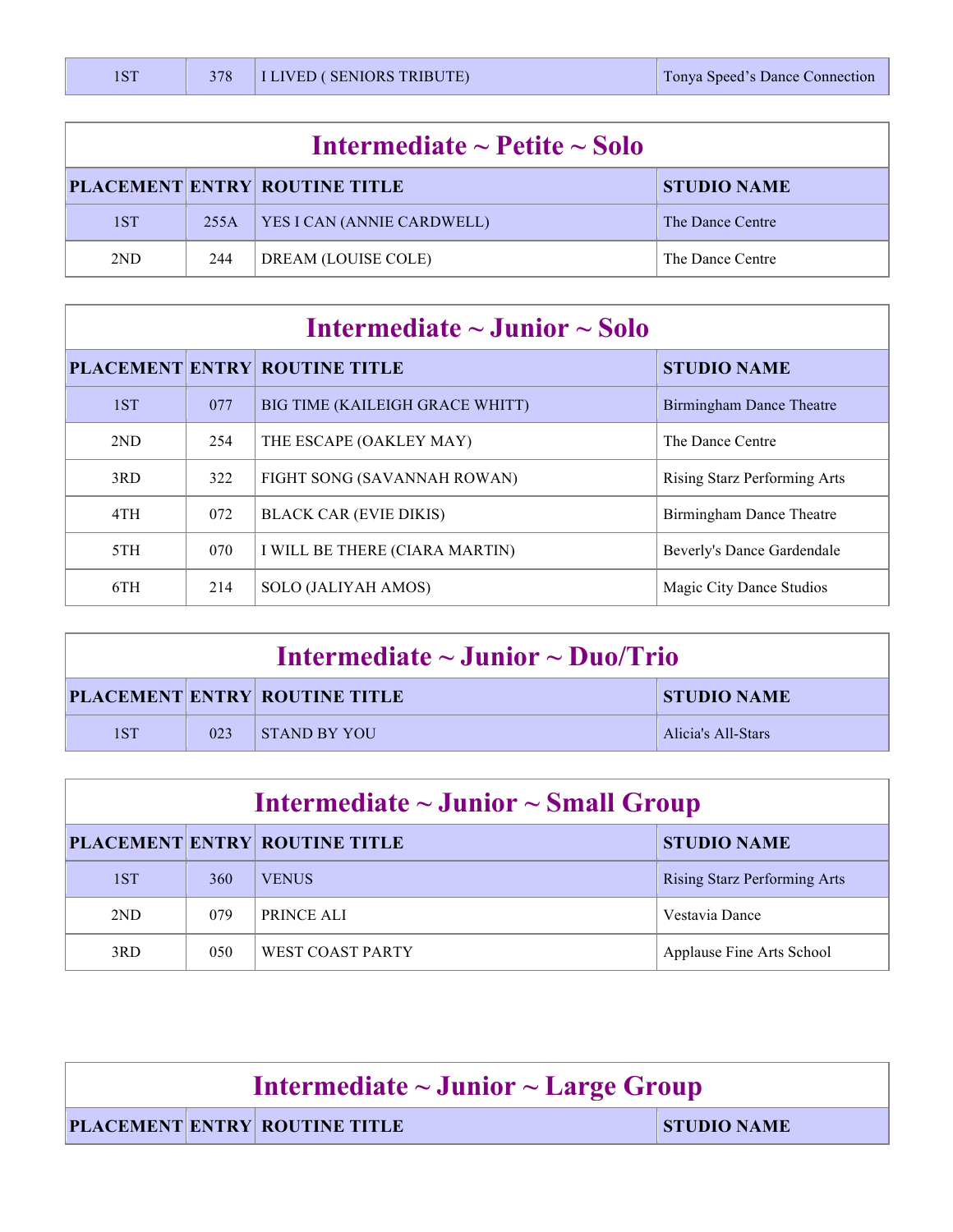| 1ST | 026 | <b>RESCUE</b>              | Alicia's All-Stars        |
|-----|-----|----------------------------|---------------------------|
| 2ND | 044 | DEVIL WENT DOWN TO GEORGIA | Applause Fine Arts School |

| Intermediate $\sim$ Junior $\sim$ Line |     |                                      |                           |
|----------------------------------------|-----|--------------------------------------|---------------------------|
|                                        |     | <b>PLACEMENT ENTRY ROUTINE TITLE</b> | STUDIO NAME               |
| 1ST                                    | 006 | CALIFORNIA GIRLS                     | Applause Fine Arts School |

| Intermediate $\sim$ Junior $\sim$ Production |     |                                      |                           |
|----------------------------------------------|-----|--------------------------------------|---------------------------|
|                                              |     | <b>PLACEMENT ENTRY ROUTINE TITLE</b> | <b>STUDIO NAME</b>        |
| 1ST                                          | 195 | <b>SODA SALOON</b>                   | Signature Studio of Dance |

| Intermediate $\sim$ Teen $\sim$ Solo |      |                                       |                                 |  |
|--------------------------------------|------|---------------------------------------|---------------------------------|--|
|                                      |      | <b>PLACEMENT ENTRY ROUTINE TITLE</b>  | <b>STUDIO NAME</b>              |  |
| 1ST                                  | 170A | <b>FOUND (PAIZLEE TICE)</b>           | The MVMNT Dance Centre          |  |
| 2ND                                  | 068  | SOMEONE YOU LOVED (REESE STEPHENS)    | Vestavia Dance                  |  |
| 3RD                                  | 075  | <b>BODY LOVE (LINDSEY TRUONG)</b>     | Beverly's Dance Gardendale      |  |
| 4TH                                  | 349  | TIME (SUZANNA FRIEDLANDER)            | Rising Starz Performing Arts    |  |
| 5TH                                  | 030  | FAR FROM HOME (MADISYN FENSTERMACHER) | Alicia's All-Stars              |  |
| 6TH                                  | 031  | ARE YOU WITH ME (MEGAN MCNAMARA)      | Alicia's All-Stars              |  |
| 7TH                                  | 371  | FEELING GOOD (SAM SAMPSON)            | <b>Brittany's Dance Academy</b> |  |
| 8TH                                  | 028  | FALL FOR YOU (LYNNLEE PETERSEN)       | Applause Fine Arts School       |  |

| Intermediate $\sim$ Teen $\sim$ Duo/Trio |     |                                      |                                     |  |
|------------------------------------------|-----|--------------------------------------|-------------------------------------|--|
|                                          |     | <b>PLACEMENT ENTRY ROUTINE TITLE</b> | <b>STUDIO NAME</b>                  |  |
| 1ST                                      | 313 | <b>PURE IMAGINATION</b>              | <b>Rising Starz Performing Arts</b> |  |
| 2ND                                      | 192 | <b>INTRIGUE</b>                      | Signature Studio of Dance           |  |
| 3RD                                      | 029 | <b>GLAM</b>                          | Applause Fine Arts School           |  |
| 4TH                                      | 067 | AINT NO OTHER MAN                    | Vestavia Dance                      |  |

## **Intermediate ~ Teen ~ Small Group**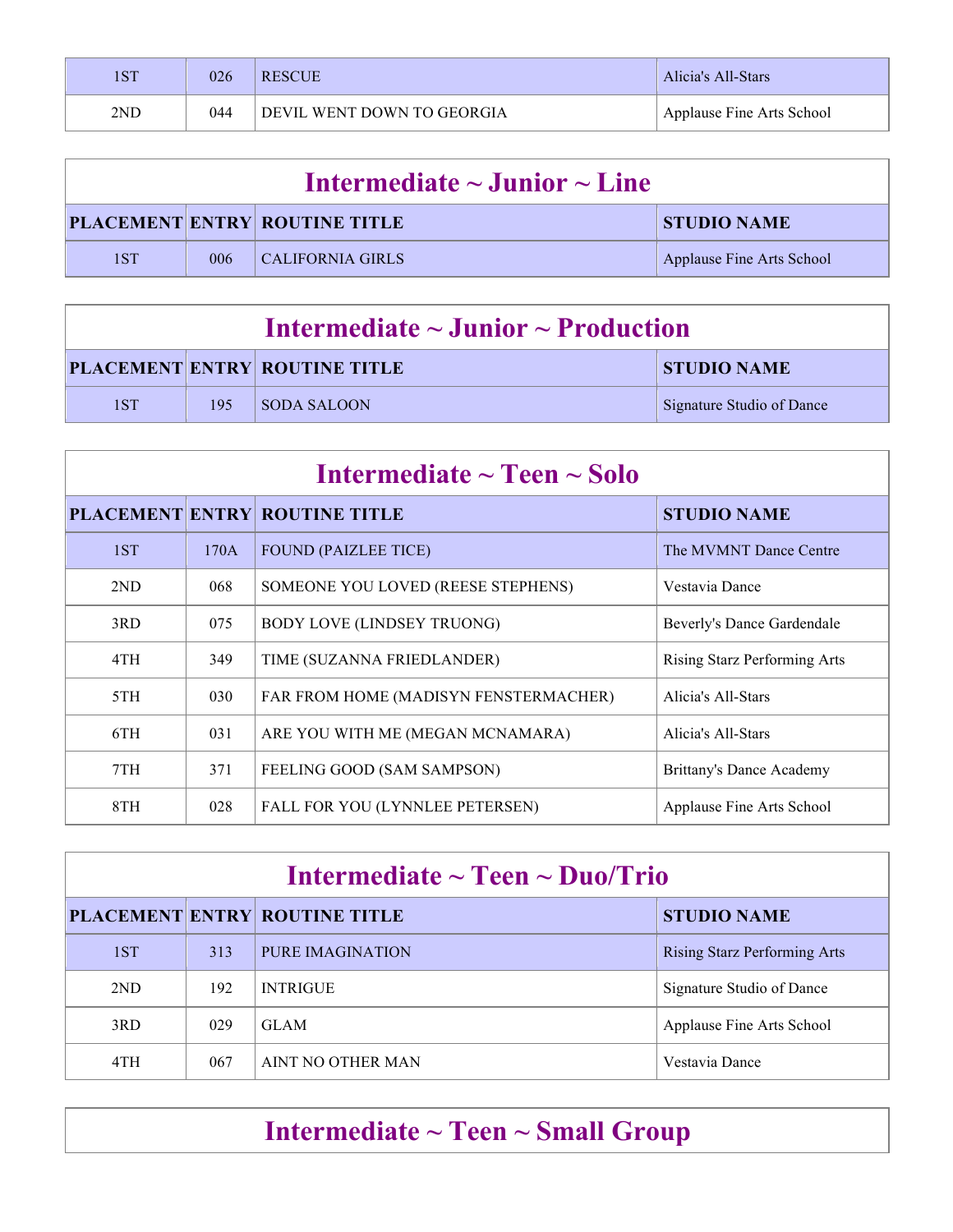|     |     | <b>PLACEMENT ENTRY ROUTINE TITLE</b> | <b>STUDIO NAME</b>                  |
|-----|-----|--------------------------------------|-------------------------------------|
| 1ST | 035 | TO DIE FOR                           | Alicia's All-Stars                  |
| 2ND | 090 | <b>YOUR LOVE</b>                     | Vestavia Dance                      |
| 3RD | 330 | <b>SERVE</b>                         | <b>Rising Starz Performing Arts</b> |
| 4TH | 340 | <b>SMASH INTO YOU</b>                | <b>Rising Starz Performing Arts</b> |
| 5TH | 039 | A LITTLE PARTY                       | Alicia's All-Stars                  |
| 6TH | 231 | A DAY IN THE LIFE (DANCE)            | Magic City Dance Studios            |
| 7TH | 368 | <b>MEAN GIRLS</b>                    | <b>Rising Starz Performing Arts</b> |
| 8TH | 181 | <b>BODY LOVE</b>                     | Signature Studio of Dance           |
| 9TH | 059 | <b>HELIUM</b>                        | Vestavia Dance                      |

| Intermediate $\sim$ Teen $\sim$ Large Group |     |                                      |                                     |  |
|---------------------------------------------|-----|--------------------------------------|-------------------------------------|--|
|                                             |     | <b>PLACEMENT ENTRY ROUTINE TITLE</b> | <b>STUDIO NAME</b>                  |  |
| 1ST                                         | 354 | VIVA LA VIDA                         | <b>Rising Starz Performing Arts</b> |  |
| 2ND                                         | 377 | TIK TOK, YOU DON'T STOP              | <b>Rising Starz Performing Arts</b> |  |
| 3RD                                         | 047 | <b>SAVAGE</b>                        | Alicia's All-Stars                  |  |

|     |     | Intermediate $\sim$ Teen $\sim$ Line |                           |
|-----|-----|--------------------------------------|---------------------------|
|     |     | <b>PLACEMENT ENTRY ROUTINE TITLE</b> | <b>STUDIO NAME</b>        |
| 1ST | 057 | <b>PARTY IN THE USA</b>              | Applause Fine Arts School |

| Intermediate $\sim$ Senior $\sim$ Solo    |                                             |                                          |                                     |
|-------------------------------------------|---------------------------------------------|------------------------------------------|-------------------------------------|
| <b>PLACEMENT ENTRY ROUTINE TITLE</b>      |                                             | <b>STUDIO NAME</b>                       |                                     |
| 1ST<br>373<br>FIRE ON FIRE (ALAINI MOORE) |                                             | Brittany's Dance Academy                 |                                     |
| 2ND                                       | 040                                         | FIX YOU (ZOIE MCGUYER)                   | Applause Fine Arts School           |
| 3RD<br>056                                |                                             | SATURN (SAVANNAH SANDERLIN)              | Alicia's All-Stars                  |
| 4TH                                       | NO PLACE I'D RATHER BE (SARA GRAVES)<br>076 |                                          | Beverly's Dance Gardendale          |
| 5TH                                       | 295                                         | <b>SURVIVOR (LAUREN BRINKLEY)</b>        | <b>Rising Starz Performing Arts</b> |
| 6TH                                       | 303                                         | DANCING WITH YOUR GHOST (JILLIAN GRUVER) | <b>Rising Starz Performing Arts</b> |
| 7TH                                       | 045                                         | ALREADY GONE (RYLEE YARD)                | Applause Fine Arts School           |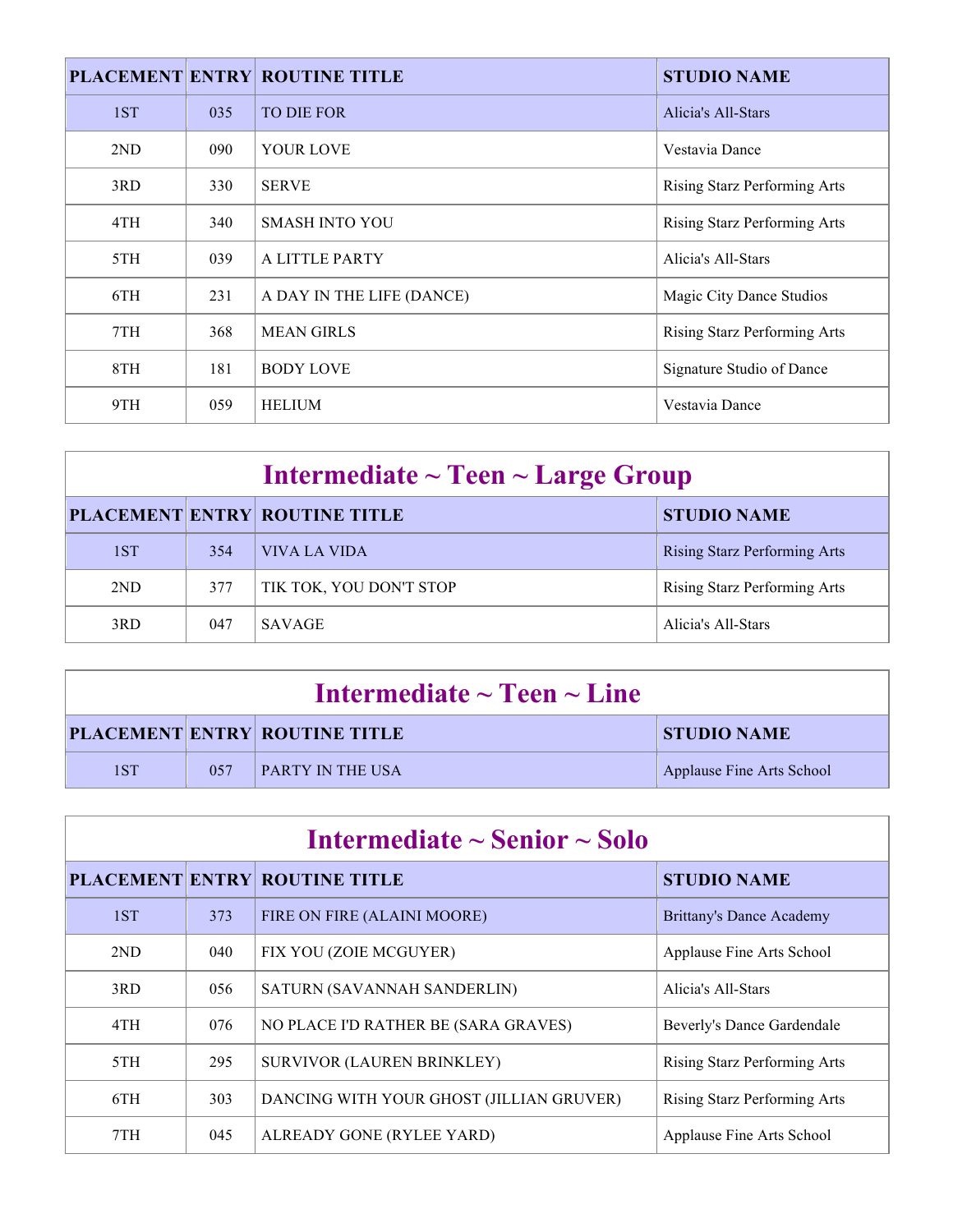|--|

|     | Intermediate $\sim$ Senior $\sim$ Duo/Trio |                                      |                                     |
|-----|--------------------------------------------|--------------------------------------|-------------------------------------|
|     |                                            | <b>PLACEMENT ENTRY ROUTINE TITLE</b> | <b>STUDIO NAME</b>                  |
| 1ST | 240                                        | <b>BODY LANGUAGE</b>                 | Magic City Dance Studios            |
| 2ND | 348                                        | <b>BREAKAWAY</b>                     | <b>Rising Starz Performing Arts</b> |

| Intermediate $\sim$ Senior $\sim$ Small Group |     |                                      |                           |
|-----------------------------------------------|-----|--------------------------------------|---------------------------|
|                                               |     | <b>PLACEMENT ENTRY ROUTINE TITLE</b> | <b>STUDIO NAME</b>        |
| 1ST                                           | 033 | <b>RIVER AND ROADS</b>               | Applause Fine Arts School |

|     | Intermediate $\sim$ Senior $\sim$ Large Group |                                      |                           |
|-----|-----------------------------------------------|--------------------------------------|---------------------------|
|     |                                               | <b>PLACEMENT ENTRY ROUTINE TITLE</b> | <b>STUDIO NAME</b>        |
| 1ST | 114                                           | <b>DROP</b>                          | Amy's School of Dance     |
| 2ND | 001                                           | <b>DOWN SOUTH</b>                    | Applause Fine Arts School |

|            | Elite $\sim$ Junior $\sim$ Solo |                                      |                             |  |
|------------|---------------------------------|--------------------------------------|-----------------------------|--|
|            |                                 | <b>PLACEMENT ENTRY ROUTINE TITLE</b> | <b>STUDIO NAME</b>          |  |
| 1ST<br>233 |                                 | TINY DANCER (ELLA BIRDSONG)          | Birmingham Academy of Dance |  |
| 2ND        | 232                             | <b>CLOWN (HALEY MOORE)</b>           | Birmingham Academy of Dance |  |
| 3RD        | 078                             | I PUT A SPELL ON YOU (PAIGE PRIER)   | Birmingham Dance Theatre    |  |

| Elite $\sim$ Teen $\sim$ Solo |                                       |                                      |                          |
|-------------------------------|---------------------------------------|--------------------------------------|--------------------------|
|                               |                                       | <b>PLACEMENT ENTRY ROUTINE TITLE</b> | <b>STUDIO NAME</b>       |
| 1ST<br>083                    | <b>TINY VICTORIES (KATIE AMBROSE)</b> | Birmingham Dance Theatre             |                          |
| 2ND                           | 089                                   | LOST THEN FOUND (JOVI ZIMMERMAN)     | Birmingham Dance Theatre |
| 3RD                           | 082                                   | <b>CREEP (CAROLINE MANER)</b>        | Birmingham Dance Theatre |

| Elite $\sim$ Senior $\sim$ Solo      |                    |  |
|--------------------------------------|--------------------|--|
| <b>PLACEMENT ENTRY ROUTINE TITLE</b> | <b>STUDIO NAME</b> |  |